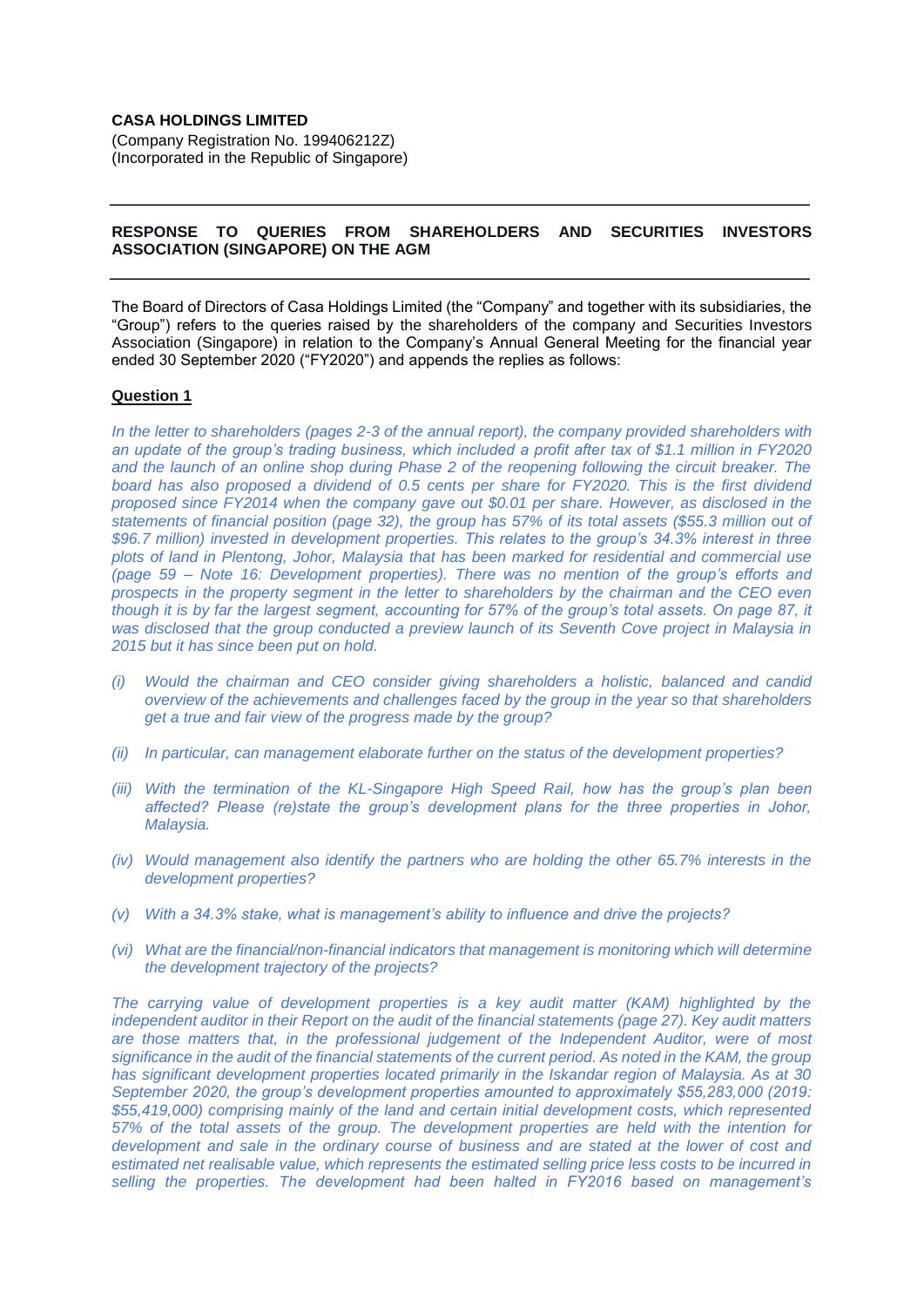*assessment of the property market condition in Malaysia and there is no significant development cost incurred since then.*

- *(vii) Would the audit committee help shareholders understand the basis for the carrying value of \$55.3 million for the development properties given that the project has stalled for several years and that the group has halted the development as the market condition deteriorated in the past 5 years?*
- *(viii)* Please identify the independent real estate valuer. What are the key assumptions used to estimate *the net realisable value? Would the board be making the valuation reports available on SGX?*
- *(ix) How did the audit committee evaluate the reasonableness of the assumptions used in the valuation report?*
- *(x) Has the board actively evaluated the group's options, including monetising its 34.3% stake in the Johor projects to safeguard shareholders' interests?*
- *(xi) "Refer to page 87 of the Annual Report about "Segment information", particularly "Property development" segment, how did the segment managed to generate a profit of \$1.57million in 2019 & 0.74million in 2020, when there were no sales generated?*

# *Company's response*

(i) In the first quarter of the financial year, we had plans to embark on various projects to improve and enhance our sales and marketing strategy. These were disrupted by the unexpected arrival of COVID-19 toward end of 2nd quarter. However, while our sales are adversely affected, we are thankful that some of our retailers/dealers continued its business online and our essential service team worked non-stop throughout COVID-19 to deliver the products. We managed to avoid having to issue paycuts to our staff mainly because of our sustained sales collections during this period and the government grants received. We also appreciate that our IT and HR team were quick to operationalize work from home arrangements. However going forward, we are expected to allocate more on IT budget to upgrade our equipment and to implement a new ERP system.

In the fourth quarter of the financial year, we managed to capitalise on government projects immediately after Phase 2, and to secure some government projects. We also saw an increase in demand for home deliveries and income from repair services due to high usage of home appliance and customers call for services during the COVID-19 period.

- (ii) The Seventh Cove Development has been temporarily put on hold. The management may consider to re-launch this project when market sentiment improves.
- (iii) The termination of the KL-Singapore High Speed Rail has no immediate adverse impact on our plan. However the recently announced JB – Singapore Rapid Transit Link (RTS) Link would be a major catalyst to the local property market in the long run. We are cautiously optimistic that the RTS would indirectly enhance the value of the 3 pieces of land held in Teluk Jawa. As such we will consider all options to unlock the value of the Teluk Jawa should opportunities arise.
- (iv) We have a local Malaysian partner who hold 45.0% interest on the development properties. Other than that, we have also Mr Lim Soo Kong (the CEO, director and substantial shareholder of the Company) as our other partner who hold 20.7% stake.
- (v) Combining Mr Lim Soo Kong's stake of 20.7% and our stake of 34.3%, we have a total 55% of shareholdings in the 3 entities which give us the control to manage and drive the projects.
- (vi) As our property development segment is at an early stage and the operations are mainly dormant in nature, there is no financial/non-financial indicators set at this moment.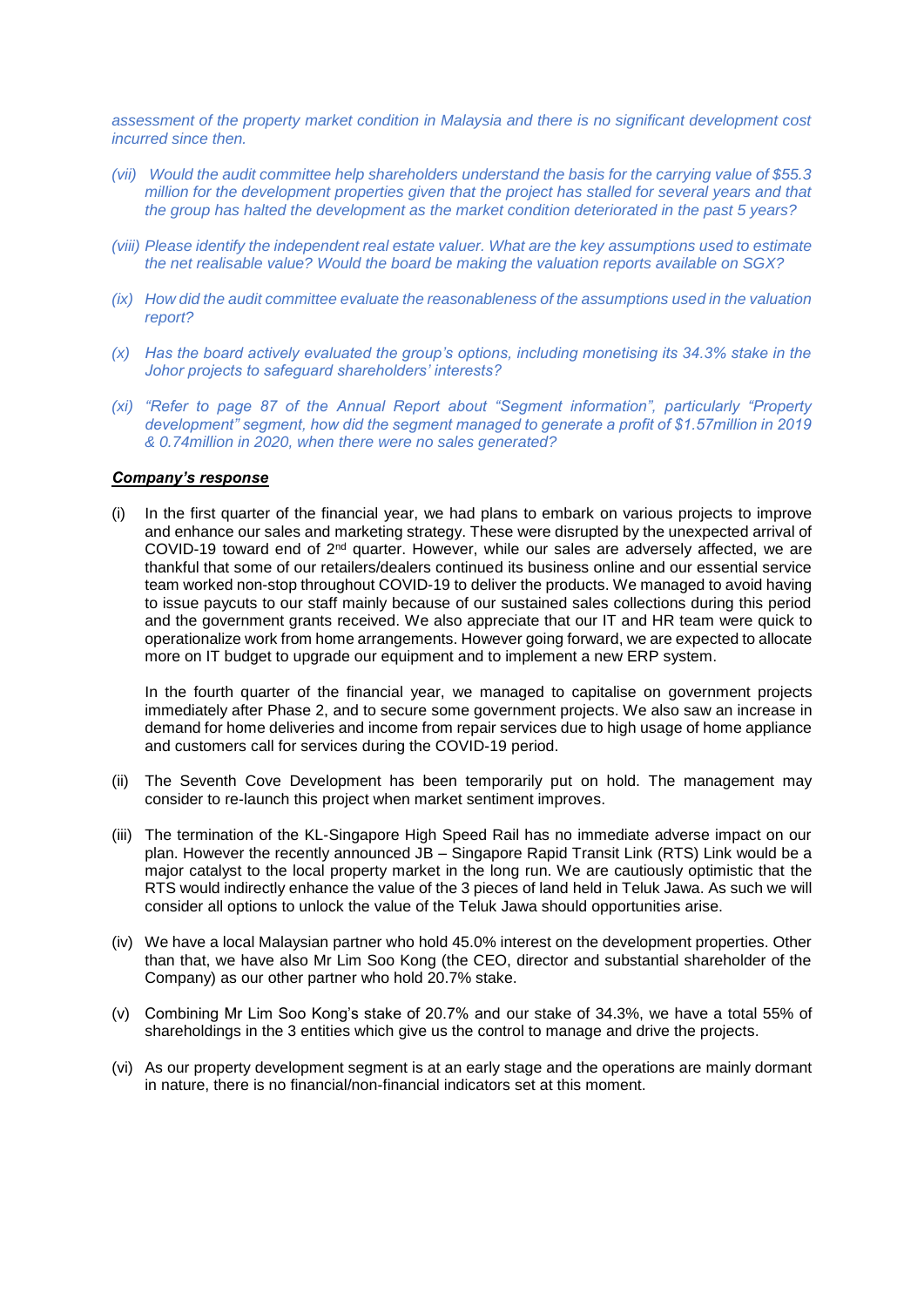- (vii) The management has assessed the Net Realisable Value (NRV) of development properties by reference to recent and past valuations of land performed by independent valuers (taking into consideration the recent changes in Malaysia property market due to potential impact of COVID-19 pandemic and development cost incurred). Based on the management's assessment, there is no indication that our development properties are not carried at lower of cost and NRV, as valuation of the Group's development properties indicated by independent valuers on a combined plot basis is higher than their carrying amount despite the general market conditions.
- (viii) VPC Alliance (JB) Sdn Bhd. The valuer adopted the comparison approach as the principal method in the valuation of the property. This method of valuation seeks to determine the value of the property by comparing and adopting as a yardstick of recent transactions and sale evidences involving other similar properties in the locality. All measurements are carried out in accordance with the Uniform Method of Measurement of Building issued by The Institution of Surveyors, Malaysia. Publication of the Valuation Report is subjected to Limiting Conditions and will not be available publicly.
- (ix) The audit committee has evaluated the reasonableness of the assumptions used in the valuation report through discussion with the CEO.
- (x) The board will actively evaluate the group's options, including monetising its 34.3% stake in the Johor projects to safeguard the shareholders' interests, as soon as the market sentiment improves.
- (xi) The profit reported under property development segment is solely an accounting adjustment. It is mainly due to the gain on amortisation of interest free non-current payables of \$1.414 million. Refer to company's response No 10 for further explanation.

*Even though the ongoing and evolving COVID-19 pandemic caused significant and unprecedented disruptions to businesses and the global economy, the group reported revenue of \$14.7 million for the financial year ended 30 September 2020, a 21% decrease from FY2019. Profit after tax for the year was \$1.1 million. The group also expanded its product range, set up an online shop and developed its own brand, Kith.*

- *(i) Can management elaborate further on the group's digitalisation strategy? How is the group tapping on the shift by consumers to e-commerce?*
- *(ii) In addition, would management clarify on the strategic role of the group's online shop (shop.casa.sg)? Is the company's online shop a direct competitor of the group's dealers/retailers?*
- *(iii)What is the amount earmarked to support the development of Kith? What is management's strategy to grow Kith in a crowded marketplace?*

## *Company's response*

(i) We are implementing a new ERP system to improve our current business processes with the potential to link up to various e-commerce portals. The new ERP system shall serve as a foundation to build our future strategy, using technology to create new competitive advantages and seamless consumers experience.

Based on our research, our consumers research on product information before making purchases online or in our physical store. Our key strategy involves creating a touchpoint in the digital space to reach out to consumers directly, and provide the relevant product information online.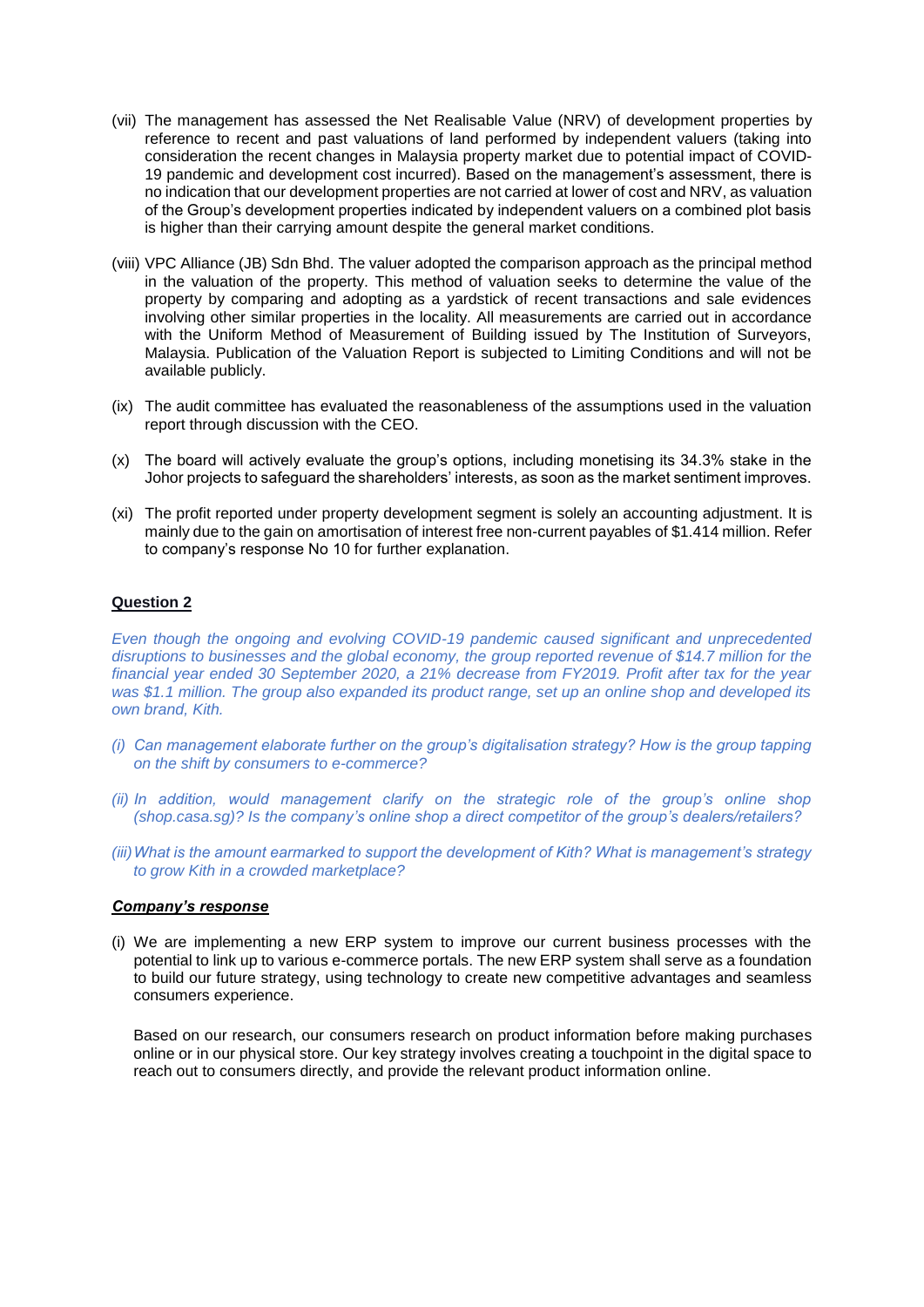(ii) Our research shows that customers are not fully aware of the brands that we carry. We believe that setting up an online shop would enhance the branding and reach of CASA and allow customers to have a complete view of the full range of products and services as well as various brands carried by CASA. This will without doubt create value for our customers and shareholders.

Our online shop does not compete directly with the dealers/retailers as we cater for different customer groups with a different pricing strategy.

(iii)Our initial investment in the development of Kith is on a product basis. The total amount spent varies in accordance with the number of products and is capped to a percentage of the potential sales generated.

# **Question 3**

*In the past years, the company's auditors have issued a qualified audit opinion on the company based on the following:*

*"…Fiamma is a company listed on the Main Market of Bursa Malaysia. The Component Auditor cited Listing Rules of Bursa Malaysia as a factor in not being able to allow us access to themselves or their audit working papers. The Component Auditor was not agreeable to discuss the financial affairs and the audit of Fiamma. Due to the above restrictions, we were also not able to perform any other satisfactory alternative procedures for us to fulfil the requirements of Singapore Standard on Auditing 600, Special Considerations – Audit of Group Financial Statements (including the Work of Component Auditors). Therefore, we were unable to obtain sufficient appropriate evidence to ascertain the carrying amount of the Group's investment in Fiamma as at 30 September 2019, the Group's share of Fiamma's results and other comprehensive income for the financial year then ended and the related financial information of Fiamma as disclosed in Note 20 to the financial statements, and were unable to determine whether adjustments, if any, to these amounts were necessary…"* 

*In 2019, the company further disclosed that it foresees that the audit opinion shall remain status quo unless there is a change in rules and regulation and its implementation.*

*In the company's 2020 annual report, the company received an unqualified opinion from the auditors.*

*(i) Can the board, especially the audit committee, help shareholders understand if the Component auditor (KPMG for Fiamma) is able to complete the audit instructions from the Group auditor (Nexia TS) in FY2020? In previous years, the Component auditor has cited Para 9.08(2) of the (Bursa) Main Market Listing Requirement states that a listed issuer must ensure that no disclosure of material information is made on an individual or selective basis to analysts, shareholders, journalists of other persons unless such information has previously been fully disclosed and disseminated to the public.*

*Separately, management has assessed and concluded that it has significant influence over Fiamma, in which the group has a 15.33% stake.*

- *(ii) Can the board elaborate further on the level of influence it has over Fiamma? It would appear that the company has appointed Ms Margaret Chak Lee Hung (Group Financial Controller and Joint Company Secretary) as a non-independent non-executive director on the board of Fiamma which has 6 other directors.*
- *(iii)Would management also elaborate further on the impact of the pandemic on Fiamma? How would the extension of the movement control order in Malaysia affect Fiamma?*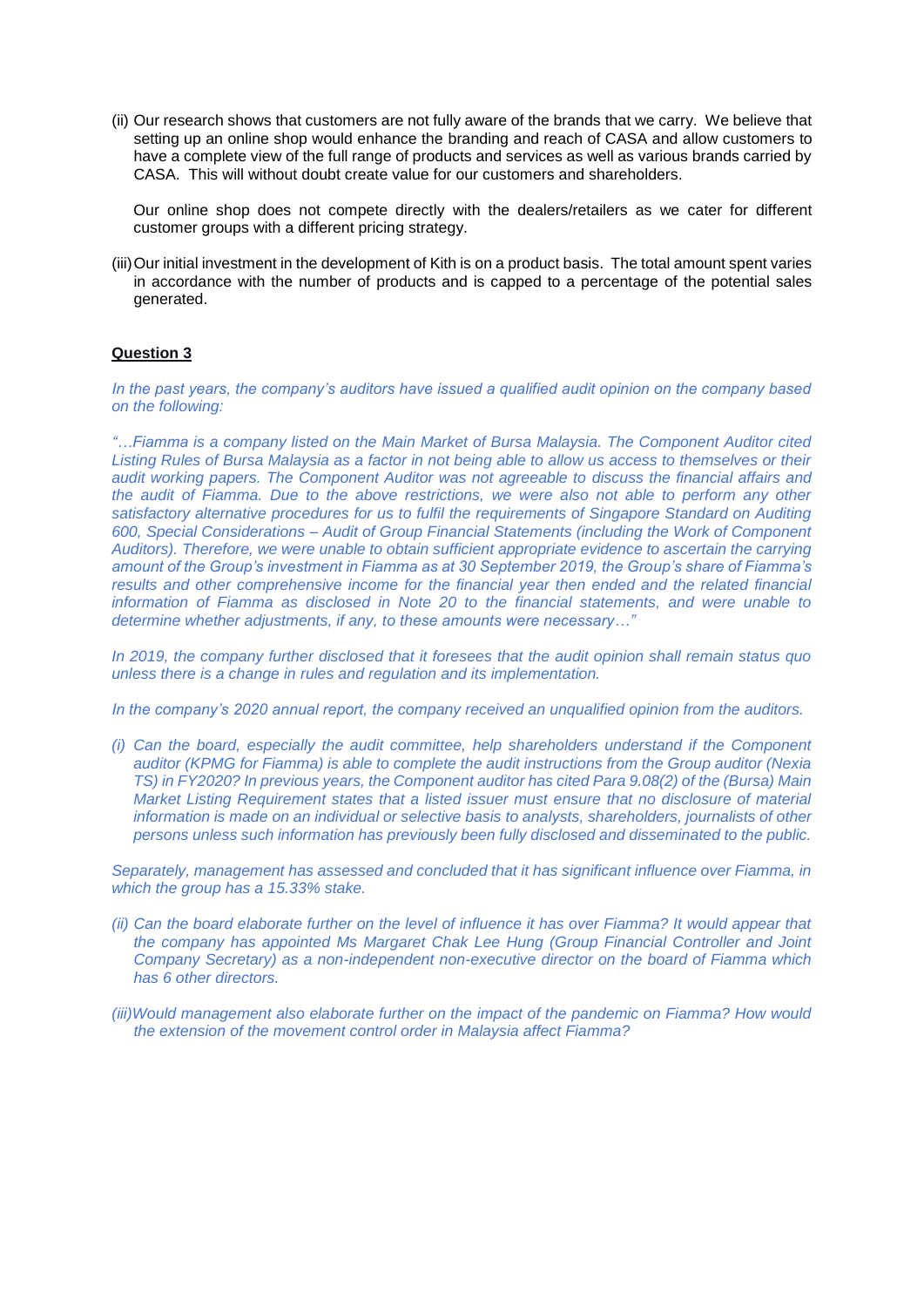### *Company's response*

- (i) The component auditor granted the group auditor to access their audit working papers after 26th November 2020 – Fiamma's announcement in Bursa Malaysia of their quarterly report on consolidated results for the financial period ended 30 September 2020. With regards to the carrying amount of investment in Fiamma (associated company), a matter which gave rise to a qualified opinion in FY2019 auditor's report and prior years, our Group auditors (Nexia TS), have obtained sufficient appropriate audit evidences from the review of the audit working papers of Component auditor/Fiamma's auditors ("KPMG Malaysia") and communications with KPMG Malaysia. Consequently, there is no qualified audit opinion for current year's audit with respect to this matter.
- (ii) The board would like to advise that in addition to Ms Margaret Chak Lee Hung (Group Financial Controller and Joint Company Secretary) being appointed as a non-independent non-executive director on the board of Fiamma, Mr Lim Soo Chong (CEO, director and founder) is also a director of significant subsidiaries of Fiamma. He has the participation in policy-making processes, including participation in decision making about dividends and other distribution. As such, the board is of the view that the Group is assessed to have significant influence over Fiamma.

(iii)We are not in a position to provide any potentially price sensitive information relating to Fiamma.

## **Question 4**

*As noted in the biography of the directors, Dr Low Seow Chay was appointed as chairman of the board on 15 January 2020. Dr Low has served as an independent director of Casa Holdings Limited since 28 August 1995.*

*In fact, Dr Low was appointed chairman of the board on 30 September 2014 and stepped down as chairman with effect from 24 November 2017. With his reappointment as chairman of the board on 15 January 2020, Dr Low will replace Mr. Lim Yian Poh who had earlier replaced him as chairman of the board.*

- *(i) Would the nominating committee (NC) help shareholders understand the board succession plans, especially for the board chairman and independent directors?*
- *(ii) How did the NC select and determine the chairman of the board?*
- *(iii) Can the NC also elaborate further on the board's plan for progressive renewal?*

*As disclosed in the 2019 annual report, Dr Low was chairman of all three board committees and yet Dr Low attended 1 out of 2 audit committee meetings and 1 out of the 2 nominating committee meetings for FY2019. Dr Low did not attend the only remuneration committee meeting held in FY2019 and had also missed 1 out of 3 board meetings.*

*As reported in the 2020 annual report, Dr Low (appointed chairman of the board) still chairs the nominating committee and sits in the other two board committees. Based on the attendance of directors at board and board committee meetings (page 10), it can be seen that Dr Low only attended 1 out of 2 AC meetings, 1 out of 2 NC meetings (where he is the NC chair) and 1 out of 2 RC meetings.*

*The annual report stated that Dr Low Seow Chay had engagement overseas on the period where meetings were held and was therefore not able to attend these meetings on 29 November 2019.*

- *(iv) Can the company and the company secretary help shareholders understand if board and board committee meetings are scheduled in advance to allow directors to block out their calendars?*
- *(v) How can the company secretary and the company work together with the board to improve the attendance of directors at the board/board committee meetings?*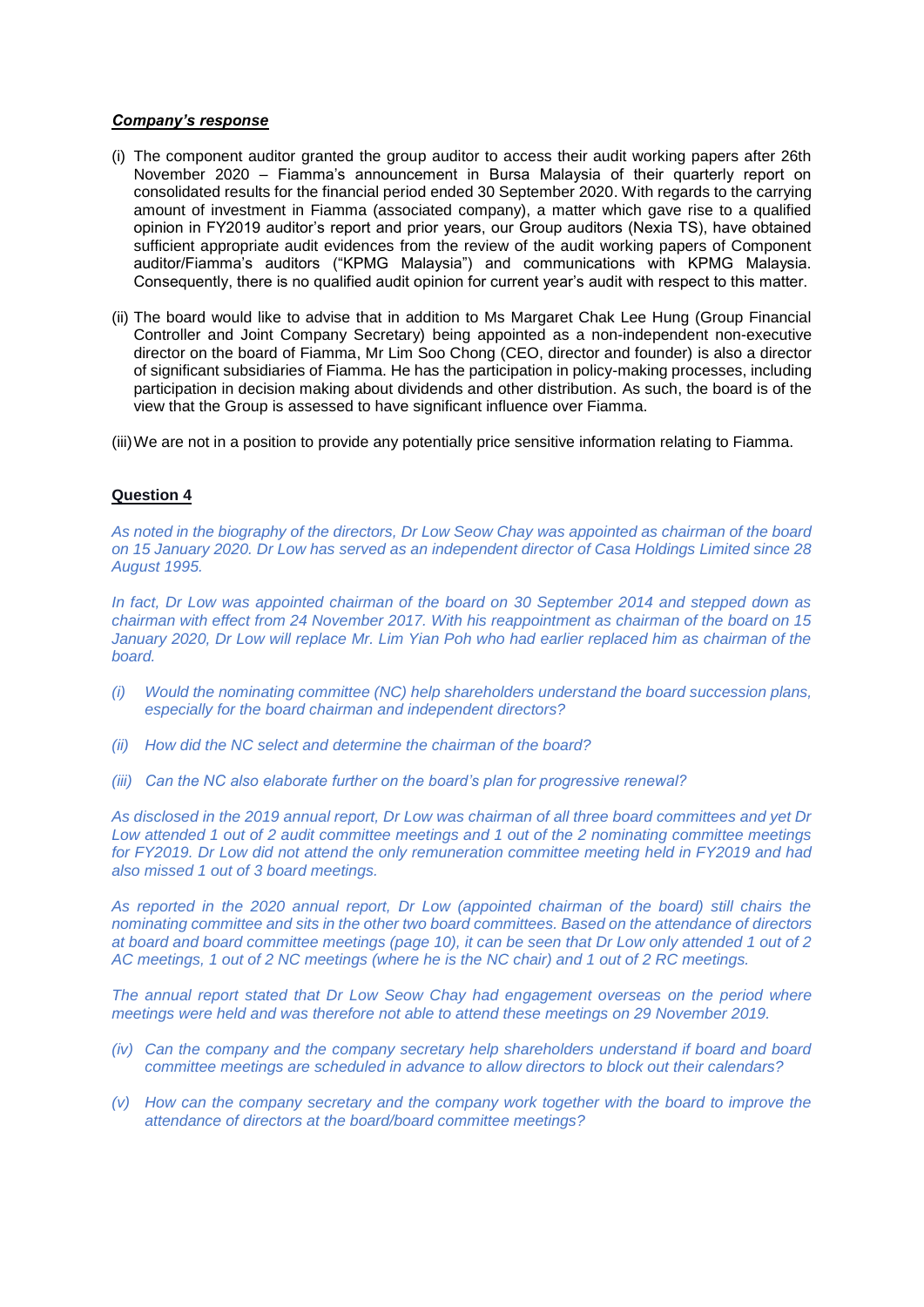- *(vi) If so, would the director/company help shareholders understand if there were any extenuating circumstances that led to Dr Low's below-average attendance rate at board committee meetings in the past 2 financial years?*
- *(vii) As the independent chairman of the board, would Dr Low hold himself to a higher standard and lead by example, especially in terms of his attendance at board and board committee meetings?*

## *Company's response*

- (i) The Company has identified Mr Stefan as the successor for the CEO and has appointed him as the Deputy CEO of the Group recently. The NC has reviewed and have some succession plans in place for the Independent Directors and would take appropriate steps to refresh its current Board members at the appropriate time.
- (ii) Due to the size of the business operations of the Group, the Company does not intend to have a large board size, hence, the main criteria for selection and determination of the chairman of the board is that the chairman must be an independent director. As the current Board consists of only two independent directors, one of the independent directors will be nominated as the Chairman of the Board. The chairman of the board retires every 3 years and will subject himself for renomination and election by the Board.
- (iii) The NC had recommended to the Board some plans to refresh the current Board progressively. Appropriate steps will be taken to identify suitable and calibre candidates to achieve this goal. The candidate should possess the right experience with new ideas to steer the group to do business under the current new norm. Ideally, the background of the incoming director should be able to diversify the current Board, in terms of age, gender and skillsets.
- (iv) Going forward, the board and board committee meetings will be scheduled one year in advance to allow directors to block out their calendars.
- (v) Dr Low's absence was unexpected due to overseas assignment. Despite his absence, there were a number of informal meetings and discussion held among the directors throughout the financial year as and when needed. Moreover, for the meetings of which Dr Low was absent, he did provide his comments and views for the agenda items prior to the meetings.
- (vi) The company secretary will work closely with the Directors in blocking their time and checking their availabilities for board and board committee meetings going forward. If need be, the company secretary will reschedule the meeting or have alternative arrangement such as zoom meeting to facilitate their participation.
- (vii) The Company sets a high standard benchmark for all its Directors, including their knowledge on corporate governance and time commitment for the affairs of the Group. Every Independent Director is expected to discharge his duty and responsibility to the highest standards. High standards is expected of all Independent Directors. In Dr Low's case, he has helmed three public listed companies and he is fully conversant with the role of an Independent Director having served several years on boards of listed company. He is committed and able to discharge his duty as the Independent Director of the Company. In terms of his attendance for board and board committee meetings, the company secretary will work closely with him to block his time and checking his availabilities for meetings going forward. If need be, the company secretary will reschedule the meeting or have alternative arrangement such as zoom meeting to facilitate his participation.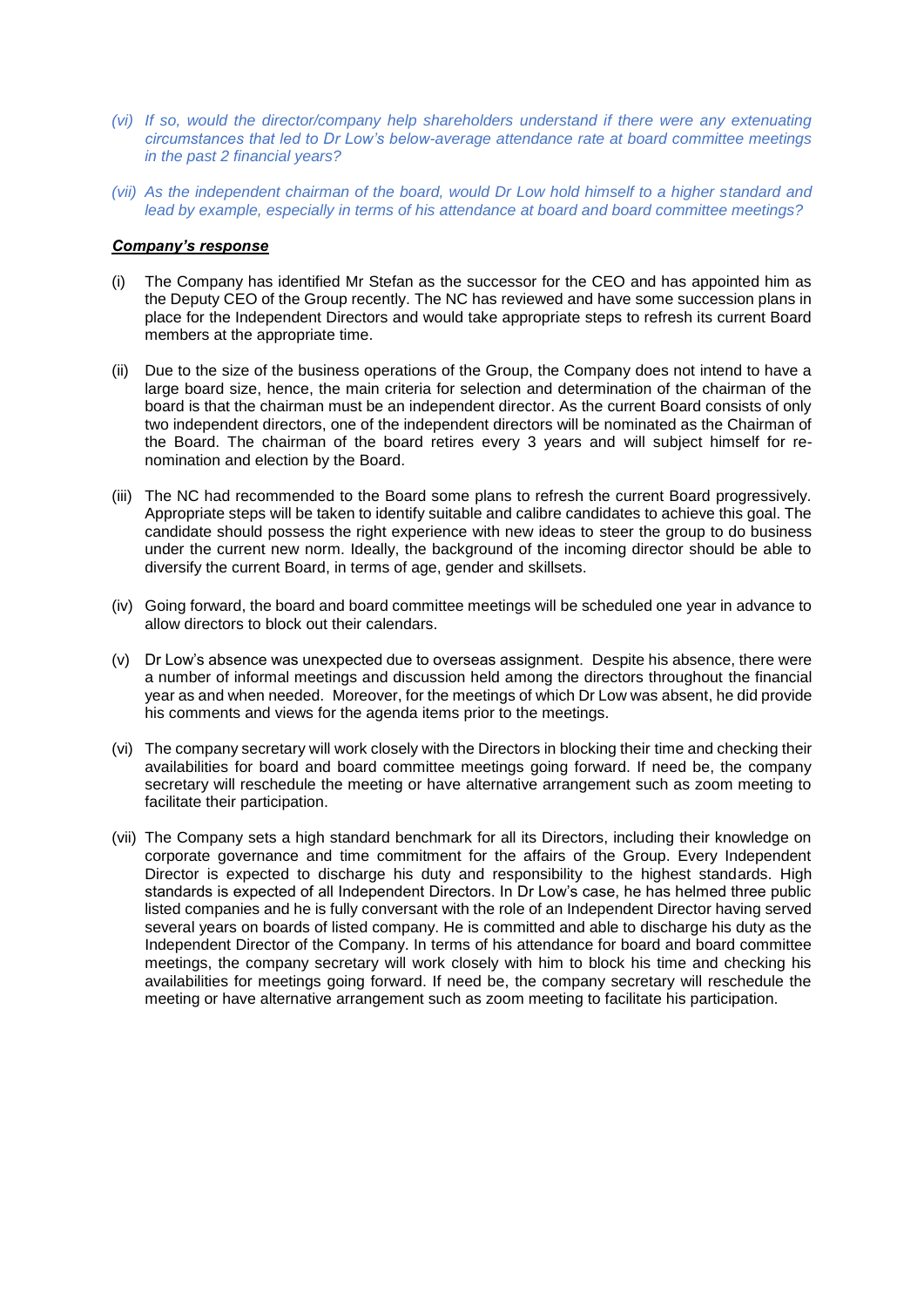*"Regarding the investment in associated companies – Fiamma Holdings Berhad (Fiamma), how did Fiamma in Malaysia manage to increase its revenue by 11.5% from \$111m in 2019 to \$124m in 2020? As well as increased its Gross Profit Margin (GPM) by 1.3% from 30.2% in 2019 to 31.5% in 2020?"* 

### *Company's response*

Pls refer to the extracted announcement from Bursa Malaysia dated 26 November 2020 (refer [https://www.bursamalaysia.com/market\\_information/announcements/company\\_announcement/annou](https://www.bursamalaysia.com/market_information/announcements/company_announcement/announcement_details?ann_id=3108344) ncement details?ann\_id=3108344) on comment on revenue and GPM of Fiamma.

## **Question 6**

*"Refer to page 86 of the Annual Report about "Segment information", particularly "Trading" segment. How many % of sales came from "electrical and electronic home appliances"? And how many % of sales came from "kitchen and bathroom fixtures and accessories"?"*

#### *Company's response*

The % of the sales derived from the category as refer below:-

| <b>Description</b>                               | %       |
|--------------------------------------------------|---------|
| <b>Electrical and electronic home appliances</b> | 80.60%  |
| Kitchen and bathroom fixtures                    | 19.40%  |
| Total                                            | 100.00% |

## **Question 7**

*"Refer to page 88 of the Annual Report about "Segment information", particularly "Singapore" segment. Revenue from Singapore had dropped by 20.6% from \$18.114m in 2019 to \$14.373m in 2020. Why the Group's revenue in Singapore had not been able to grow like Fiamma's revenue in Malaysia?"*

#### **Company's response**

The Group is unable to replicate the stellar performance of Fiamma which include a sale of land of RM 39 million. In addition, we are more adversely affected by COVID-19 as compared to Fiamma.

#### **Question 8**

*"Refer to page 31 of the Annual Report about "Consolidated Statement of Comprehensive Income". On Gross Profit, why Gross Profit Margin (GPM) has dropped by 1.4% from 42.8% in 2019 to 41.4% in 2020?"*

#### **Company's response**

The decline in GPM is mainly due to increase in cost of products and market competition.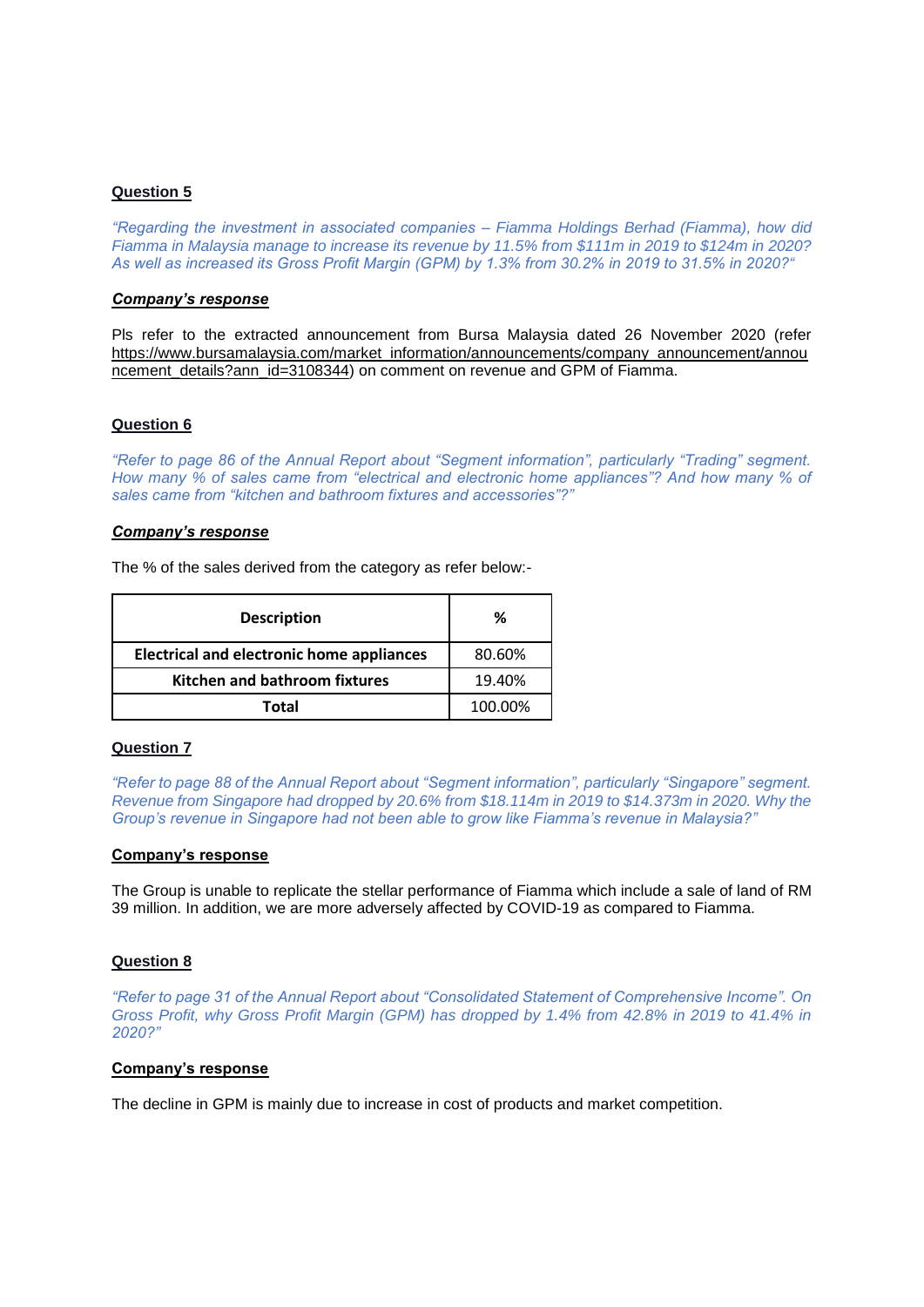*"Refer to page 53 of the Annual Report about "Expenses by nature". The "Total cost of sales, selling and distribution and administrative expenses" were more than the Revenue in 2020 as well as 2019 (a non-COVID year). What have the Board planned to do about it?"*

#### **Company's response**

The Total Expenses by nature or Total cost of sales, selling and distribution and administrative expenses can be covered by the total Revenue and Other income inclusive of service income, rental income from operating lease and government grant. Going forward, the Group would need to generate more sales and profit to cover the expenses.

## **Question 10**

- *(i) "Refer to page 70 of the Annual Report about "Trade and other payables". What is the nature of the \$30.188m "Non-trade paybles – related parties"?"*
- *(ii) "Refer to page 54 of the Annual Report about gain on amortisation of interest- free non-current payable of \$1.414 million, could you help to enlighten and understand how the amount is being derived?"*
- *(iii) "Refer to page 54 of the Annual Report about "Finance expense"- "Amortised interest on noncurrent payables" increased by 31.3% from \$1.654m in 2019 to \$2.173m in 2020. What went wrong? What have the Board planned to do about it?"*

# **Company's response**

- (i) The non-trade payables- related parties refer to the advances from related parties to finance the monthly repayment of term loan granted for purchase land. The advances are interest free, noncurrent and unsecured.
- (ii) According to SFRS(I) 9, financial liabilities are initially recognised at fair value and subsequently carried at amortised cost using the effective interest method. As the non-current payables is noninterest bearing, the company determined its fair value equal to present value of the future payments of the payables discounted using the market interest rate. The difference between the carrying amount and the fair value of the payables at initial recognition was charged to profit or loss as gain on amortisation of \$1.414mil (2019: \$2.325mil). The gain on amortisation will be charged out to finance expense on next financial year. The market interest rate to compute the gain on amortisation is based on the base rate and libor rate of Malaysia bank.
- (iii) The gain on amortisation in previous financial year is higher as compared with FY2018. The gain on amortisation will be charged out to finance expense during the year, result in higher finance cost in FY2020.

# **Question 11**

*"Refer to page 66 of the Annual Report about "Investments in subsidiary corporations". Both Fantastic Modern Sdn Bhd and Genius Chamber Sdn Bhd are in net liability position and making losses over past 2 years. Is there any going concern issue? What have the Board planned to do about it?"*

## **Company's response**

Both the subsidiaries are set up to hold pieces of land in Malaysia referring to the development properties. The loan had been fully settled during the financial year and therefore the subsidiaries no longer incurred bank interests. There is no going concern issue. The board plans to keep expenses to a minimum and opens to any opportunities to unlock the value of the lands.